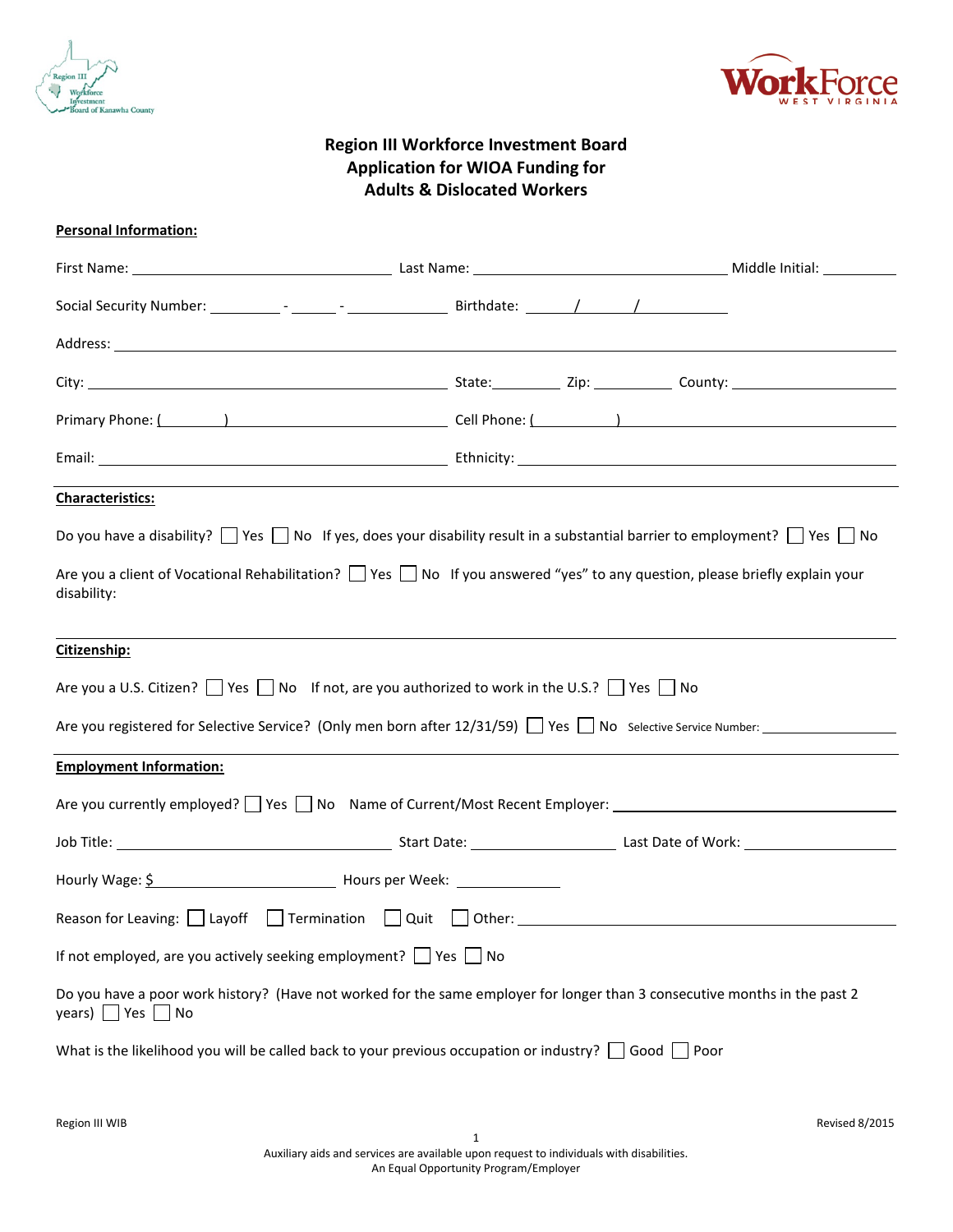| <b>Education:</b>                                                                                                 |
|-------------------------------------------------------------------------------------------------------------------|
| Are you currently attending school/training? $\Box$ Yes $\Box$ No                                                 |
|                                                                                                                   |
| What is the highest grade completed? ____________                                                                 |
| High School Diploma<br>$\Box$ HS Dropout<br>□ College Degree<br>GED/TASC<br>$\mathbf{L}$                          |
| Degree/Vocational Training/Certificate/License: ________________________________                                  |
| Are you in default on a federally funded or guaranteed student loan? $\Box$ Yes $\Box$ No                         |
| Do you currently receive Pell Grant?   Yes   No                                                                   |
| <b>Number in Household/Income:</b>                                                                                |
| Number of residents in your household (including yourself):                                                       |
| Are you between 18 and 21 years of age? $\Box$ Yes $\Box$ No                                                      |
| If yes, are you claimed as a dependent on someone else's income tax? $\Box$ Yes $\Box$ No                         |
| Do you receive, or in the past 6 months received, food stamps? $\Box$ Yes $\Box$ No If yes, amount: $\frac{6}{5}$ |
| Do you receive:<br>$\Box$ Yes $\Box$ No If yes, amount: $\frac{1}{2}$<br><b>TANF</b>                              |
| $\Box$ Yes $\Box$ No If yes, amount: $\frac{6}{5}$<br>SSI                                                         |
| $\Box$ Yes $\Box$ No If yes, amount: $\frac{6}{5}$<br>Unemployment<br>Compensation                                |
| Total household income in the past 6 months (gross income before taxes): $\frac{5}{2}$                            |
|                                                                                                                   |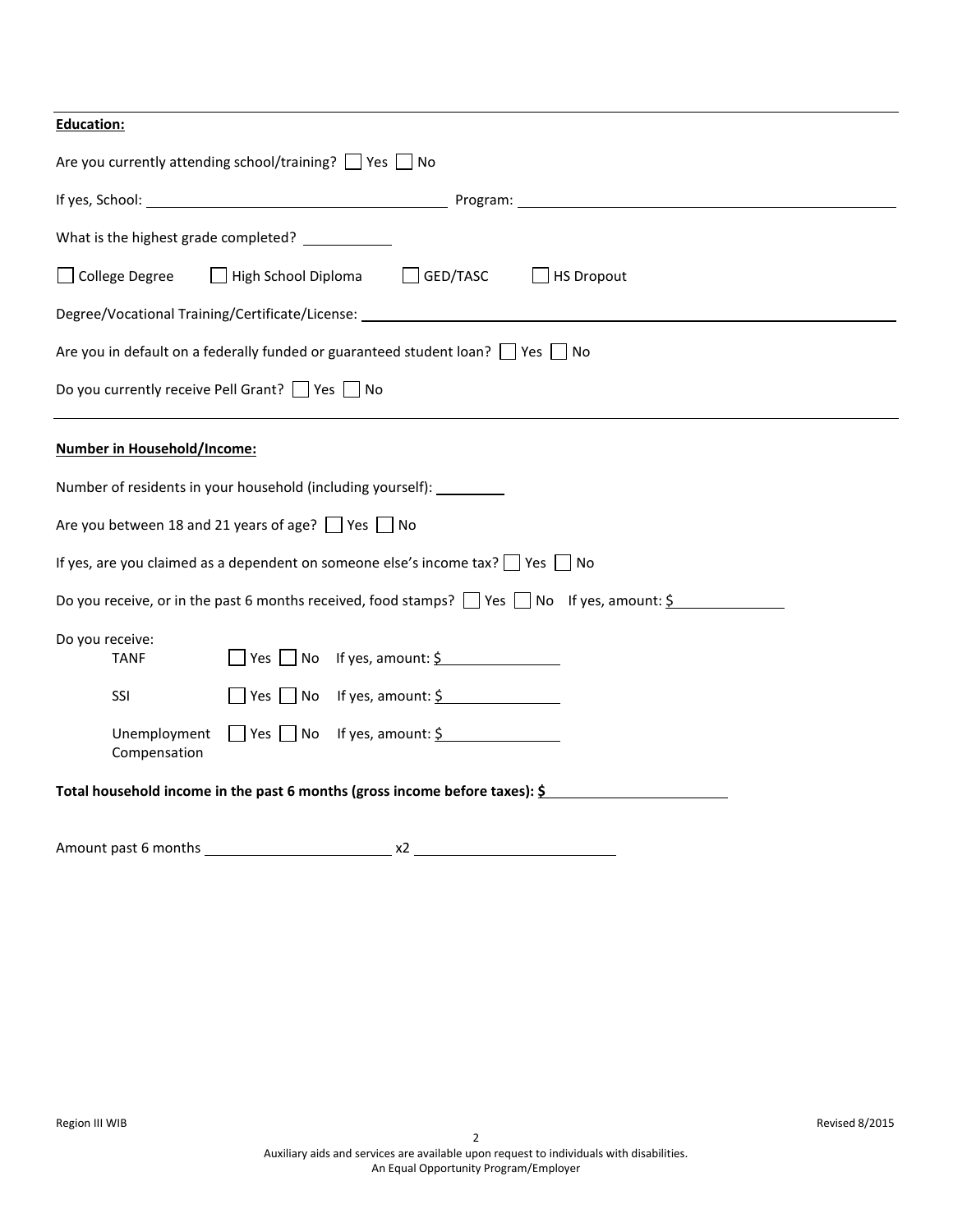| <b>Military History:</b>                                                                                                                                                      |
|-------------------------------------------------------------------------------------------------------------------------------------------------------------------------------|
| Are you a military veteran? $\Box$ Yes $\Box$ No (if yes, please provide <b>DD-214</b> )                                                                                      |
|                                                                                                                                                                               |
| Did you serve more than 180 days on active duty in the military? (Do not include National Guard or Reserve training time).<br>$ $   Yes     No                                |
| Have you been awarded a service-connected disability by the Department of Veteran's Affairs since your release from active duty?<br>Yes No                                    |
| What is your service-connected disability rating? %                                                                                                                           |
| If less than 30%, has the Department of Veteran's Affairs determined that your service-connected disability results in a serious<br>employment handicap? $\Box$ Yes $\Box$ No |
| Are you a Vietnam Era veteran?     Yes     No                                                                                                                                 |
| Are you a recently separated veteran? $\Box$ Yes $\Box$ No                                                                                                                    |
| Disability discharge/release?   Yes   No                                                                                                                                      |

# **Are you the spouse of:**

- Any person killed in action or who died on active duty of a service-connected disability?
- Any person who died of a service-connected disability?
- Any member of the Armed Forces serving on active duty at the time of application that meets one or more of the following, and has been so for a total of 90 days:
	- **Missing in action**
	- Captured in the line of duty by hostile forces
	- Forcibly detained/interned in the line of duty by a foreign government or power
	- Any person who has total disability (permanent) resulting from a service-connected disability or of a veteran who died while a disability so evaluated existed

 $\Box$  Yes  $\Box$  No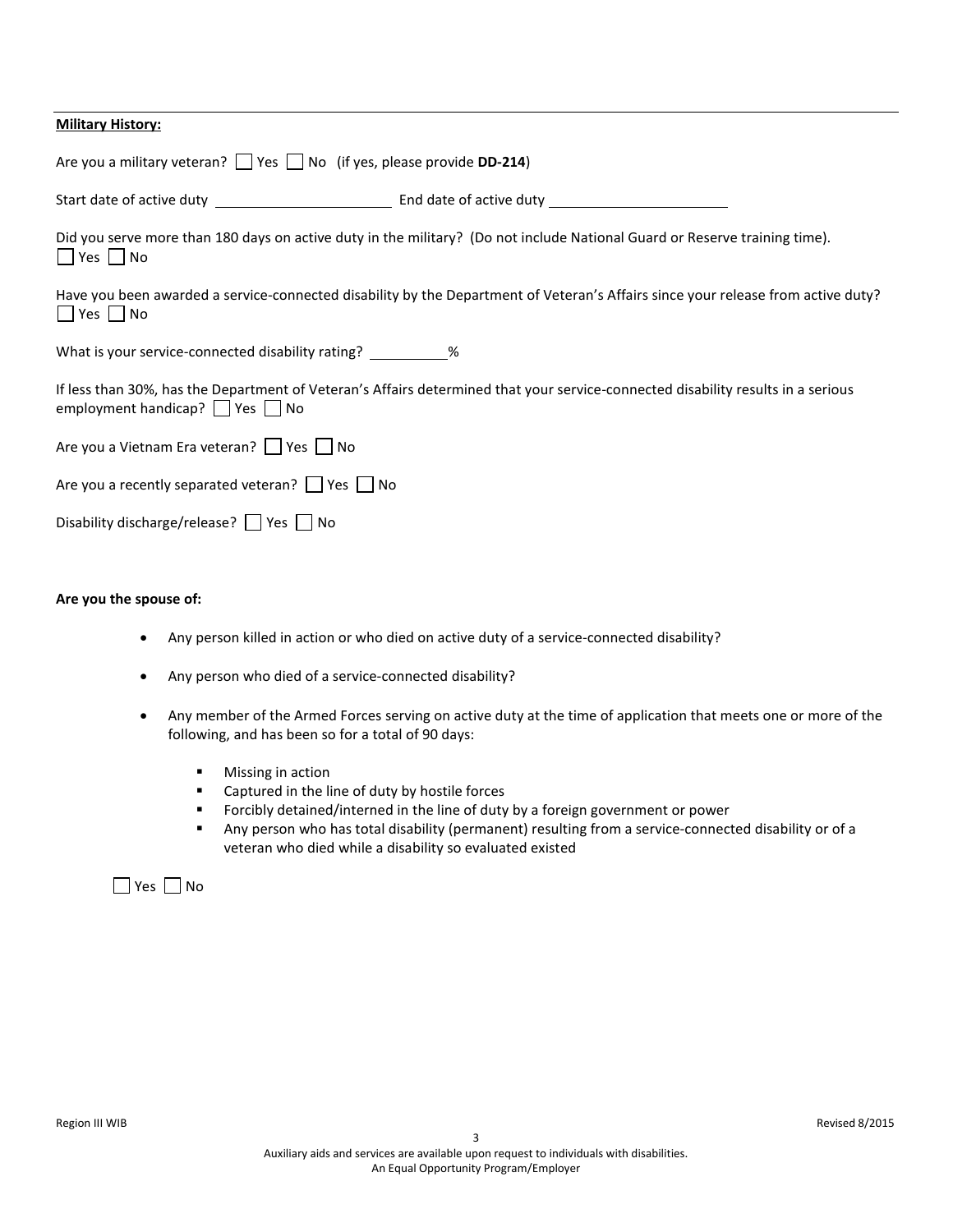| <b>Dislocation Information:</b>                                                                                                                                                                                                |
|--------------------------------------------------------------------------------------------------------------------------------------------------------------------------------------------------------------------------------|
| Are you a union member? Yes No                                                                                                                                                                                                 |
| Was the dislocation a result of (check one):<br>Actual Layoff Termination<br>Notice of Layoff Actual Closure Notice of Closure Self-Employed                                                                                   |
| Have you filed for, or exhausted, unemployment benefits? $\Box$ Yes $\Box$ No                                                                                                                                                  |
| Name of Employer: Name of Secondary and Secondary and Secondary and Secondary and Secondary and Secondary and Secondary and Secondary and Secondary and Secondary and Secondary and Secondary and Secondary and Secondary and  |
|                                                                                                                                                                                                                                |
| Are you a displaced homemaker? An individual who has been providing unpaid services to family members in the home, and who:                                                                                                    |
| Has been dependent on the income of another family member but is no longer supported by that income AND                                                                                                                        |
| Is unemployed or underemployed and is expecting difficulty in obtaining or upgrading employment<br>٠                                                                                                                           |
| $Yes \n\quad No$                                                                                                                                                                                                               |
| *Case Manager Use Only:<br>At time of Layoff/Dislocation:                                                                                                                                                                      |
| NAICS Code: The Committee of the Contract of the Contract of the Contract of the Contract of the Contract of the Contract of the Contract of the Contract of the Contract of the Contract of the Contract of the Contract of t |
|                                                                                                                                                                                                                                |
| <b>Barriers/Exceptions Not Previously Listed:</b>                                                                                                                                                                              |
| Are you an Incumbent Worker? $\Box$ Yes $\Box$ No If yes, wage: $\frac{1}{2}$                                                                                                                                                  |
| Have you had a long-term welfare dependency? $\Box$ Yes $\Box$ No                                                                                                                                                              |
| Are you a self-sufficient adult? Yes No                                                                                                                                                                                        |
| Have you ever been convicted of a felony? $\Box$ Yes $\Box$ No                                                                                                                                                                 |
| Have you ever been convicted of a misdemeanor? Ves<br>l No                                                                                                                                                                     |

# **I attest that the information supplied on this application is true and accurate to the best of my knowledge.**

Applicant's Signature Date Date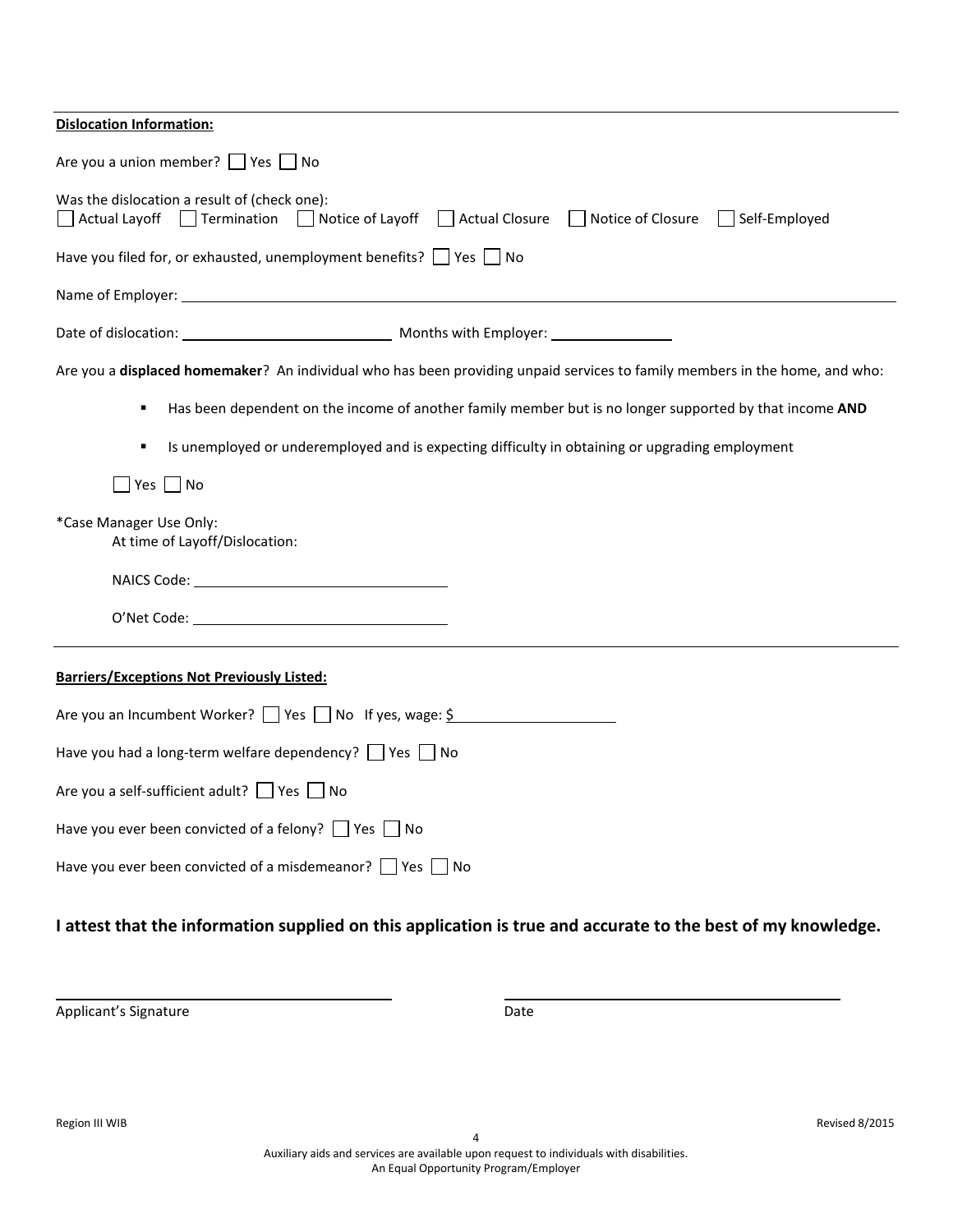# **WORKFORCE WV PRIVACY/DISCLAIMER STATEMENT**

By enrolling with WORKFORCE West Virginia, you agree that the American Job Center (AJC) Partners can see and use the information contained within your application in order to better provide assistance to you in determining eligibility for assistance in obtaining employment, training for employment, or other services. Personal information such as social security number, race, ethnicity, sex, and disability status is being required for federal record keeping and reporting requirements only and is kept confidential. For your convenience, our Privacy Policy is provided below.

**I have read the above statement and agree, indicating so below with my signature, that the Workforce West Virginia Partners can see and use the information in this application in order to provide assistance to me. In the event I disagree, I will not sign, and notify the individual with whom I am conducting my business.**

Applicant's Signature **Date** 

# **INFORMATION VALUES AND PRIVACY POLICY STATEMENT**

Our Consumer Information Values and Privacy Policy are provided to help you understand how we protect your personal information. This policy provides you with an opportunity to make informed choices about the management of personal information. Also, there are several convenient ways to obtain more information, including answers to commonly asked questions about privacy. You may call toll-free at 1-877-967-5498 with any further questions or concerns.

# **VALUES**

# **Information security is a priority.**

One of our highest priorities is information security. We regularly review our security standards and practices to protect against unauthorized access to information.

# **POLICY**

# **How we keep information secure.**

Information security is one of our highest priorities. This priority is emphasized by our internal employee Code of Conduct, this Privacy Policy, and the contracts and agreements that we sign with external supplier and partners. Employees who violate or policies and procedures regarding privacy are subject to disciplinary action, and or partners and suppliers are bound to uphold our procedures regarding privacy under the terms of our legal contracts with them. We safeguard information by regularly assessing security standards and procedures to protect against unauthorized access to personal information. We limit access to personal information about you to those employees who need to know that information to provide products and services to you. We maintain physical, electronic, and procedural safeguards that comply with federal regulations to protect your personal information.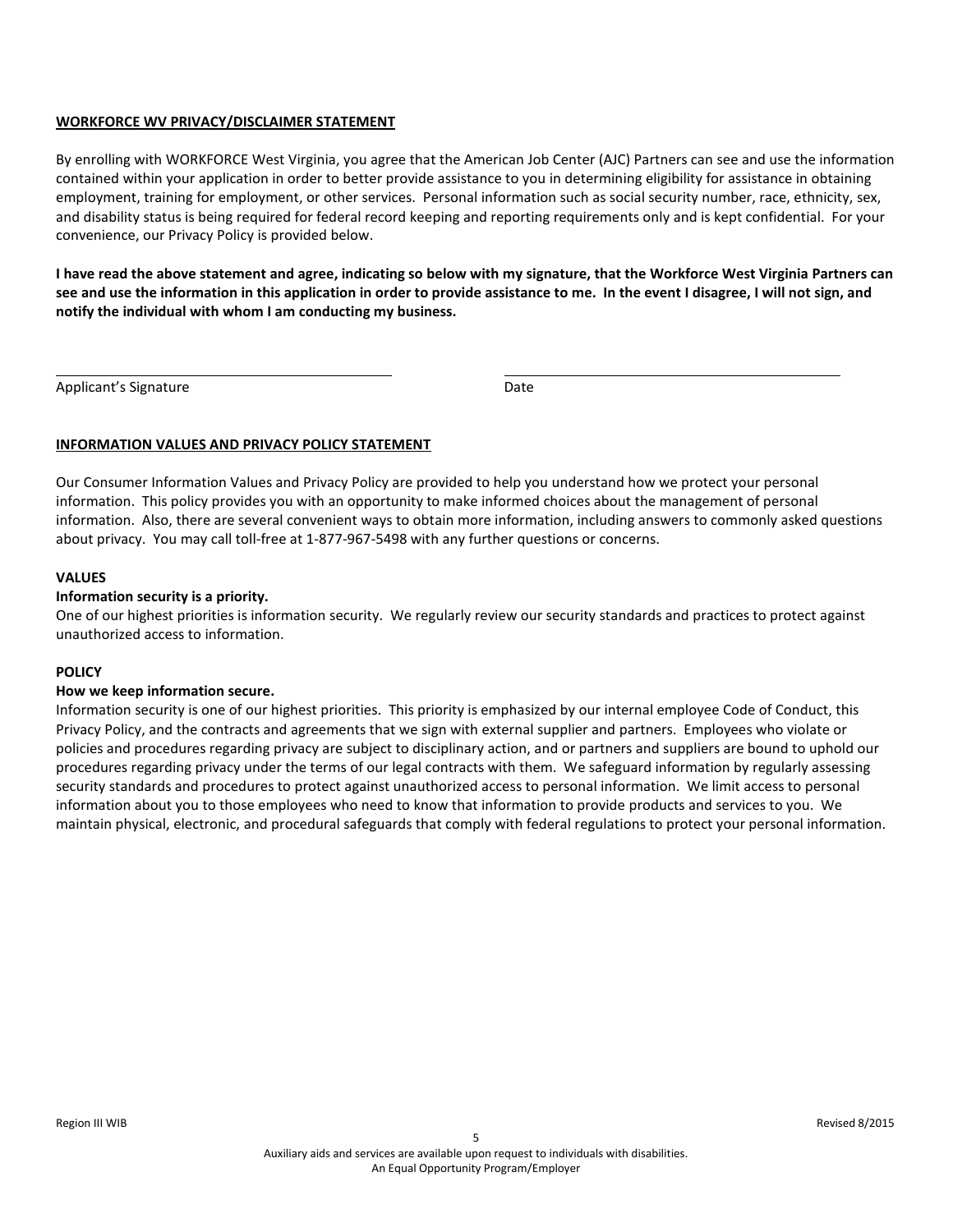# **CIVIL RIGHTS STATEMENT**

#### **EQUAL OPPORTUNITY IS THE LAW**

As an APPLICANT/CLAIMANT, we welcome you to WorkForce West Virginia.

#### --- **It is against the law for this recipient of Federal financial assistance to discriminate on the following basis:**

Against any individual in the United States, on the basis of race, color, religion, sex, national origin, age, disability, political affiliation or belief; and

Against any beneficiary of programs under Title I of the Workforce Innovation Opportunity Act (WIOA), on the basis of citizenship/lawful residence/work status or participation in any WIOA Title I-financially assisted program or activity.

#### **The recipient must not discriminate in any of the following areas:**

Deciding who will be admitted, or have access, to any WIOA Title I-funded program or activity: Providing opportunities in, or treating any person with regard to, such as a program or activity; or making employment decisions in the administration of, or in connection with, such a program or activity.

# **WHAT TO DO IF YOU BELIEVE YOU HAVE EXPERIENCE DISCRIMINATION**

If you think that you have been subjected to discrimination under WIOA Title I-funded program or activity, you may file a complaint within 180 days from the date of the alleged violation with either the recipient: **Vickie Elkins**, Equal Opportunity Officer, WorkForce West Virginia, 112 California Avenue, Charleston, WV 25305, 304-558-1600; 304-558-1549 (TDD) or the Director, Civil Rights Center, (CRC), U.S. Department of Labor, 200 Constitution Avenue NW, Room N-4123, Washington, DC 20210, 202-693-6502; 202-693- 6516/16 (TTY).

If you file a complaint with the recipient, you must wait either until the recipient issues a written Notice of Final Action, or until 90 days have passes (whichever is sooner), before filing with the Civil Rights Center (see address above). If the recipient does not give you a written Notice of Final Action within 90 days of the day on which you filed your complaint, you do not have to wait for the recipient to issue that Notice before filing a complaint with the CRC. However, you must file your CRC complaint within 30 days of the 90-day deadline (in other words, within 120 days after you filed your complaint with the recipient). If the recipient does give you a written Notice of Final Action on your complaint, but you are dissatisfied with the decision or resolution, you may file a complaint with CRC. You must file your CRC complaint within 30 days of the date on which you received the Notice of Final Action.

# **I have read the above Civil Rights Statement and understand it.**

**Print Name Signature** 

**SSN – Last 4 Digits Date**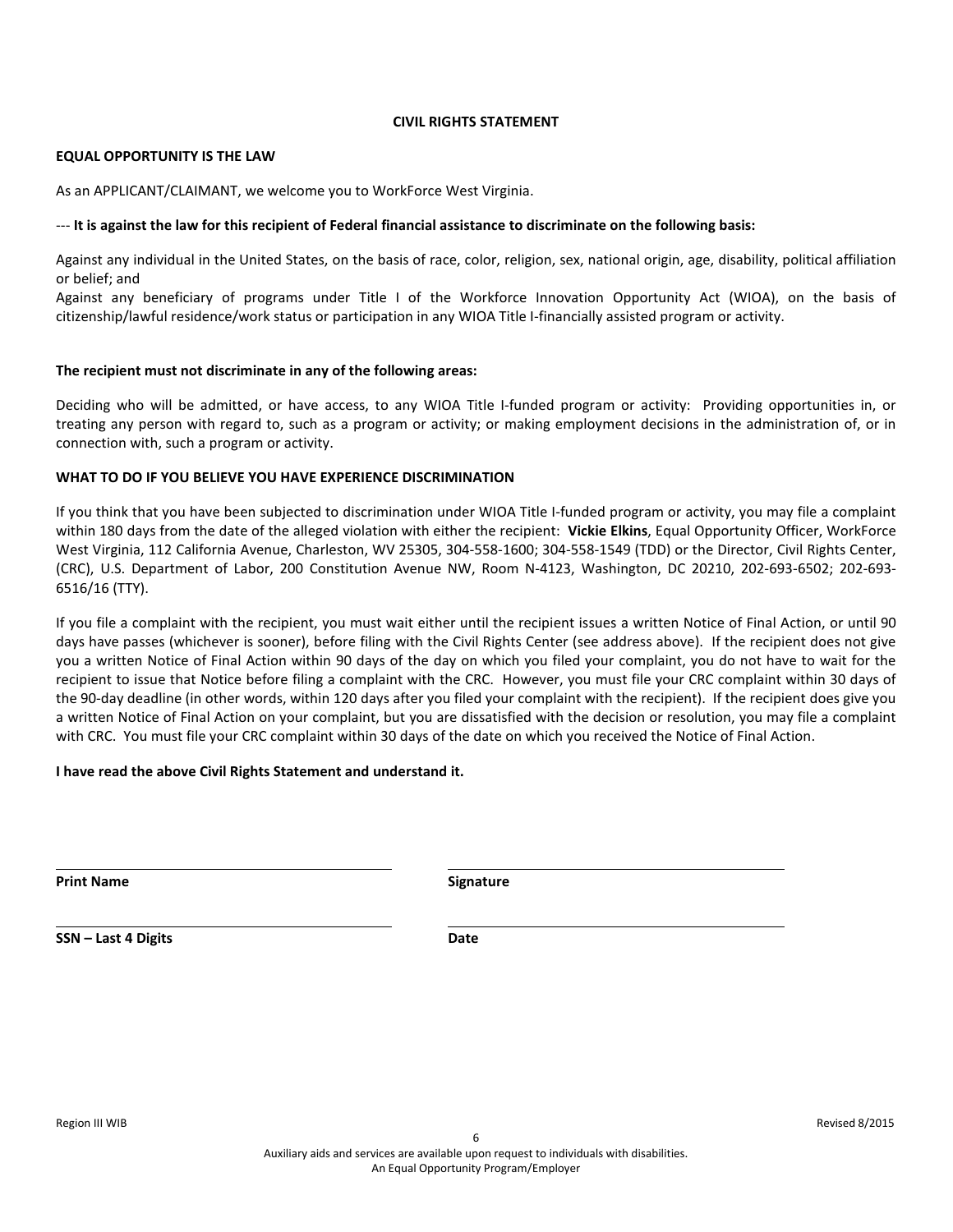# **Region III Workforce Investment Board**

#### **Authorization to Release Information**

I hereby authorize Region III Workforce Investment Board and WorkForce WV permission to print the details of my accomplishments during my time in the WIOA program. I also agree to allow my picture to be used if necessary. I am fully aware that all information will be used in an attempt to highlight only my accomplishments. I am also aware that all information will be used for statistical data, reports, public relations, newsletters, or for general correspondences. If there are any questions, I may be contacted by the numbers listed on file. By signing this form, I also understand that the Region III Workforce Investment Board and WorkForce WV will track my progress in the WIOA program and authorize appropriate staff to contact myself and employers for a minimum of 1 year.

Applicant's Signature Date Date Applicant's Signature Date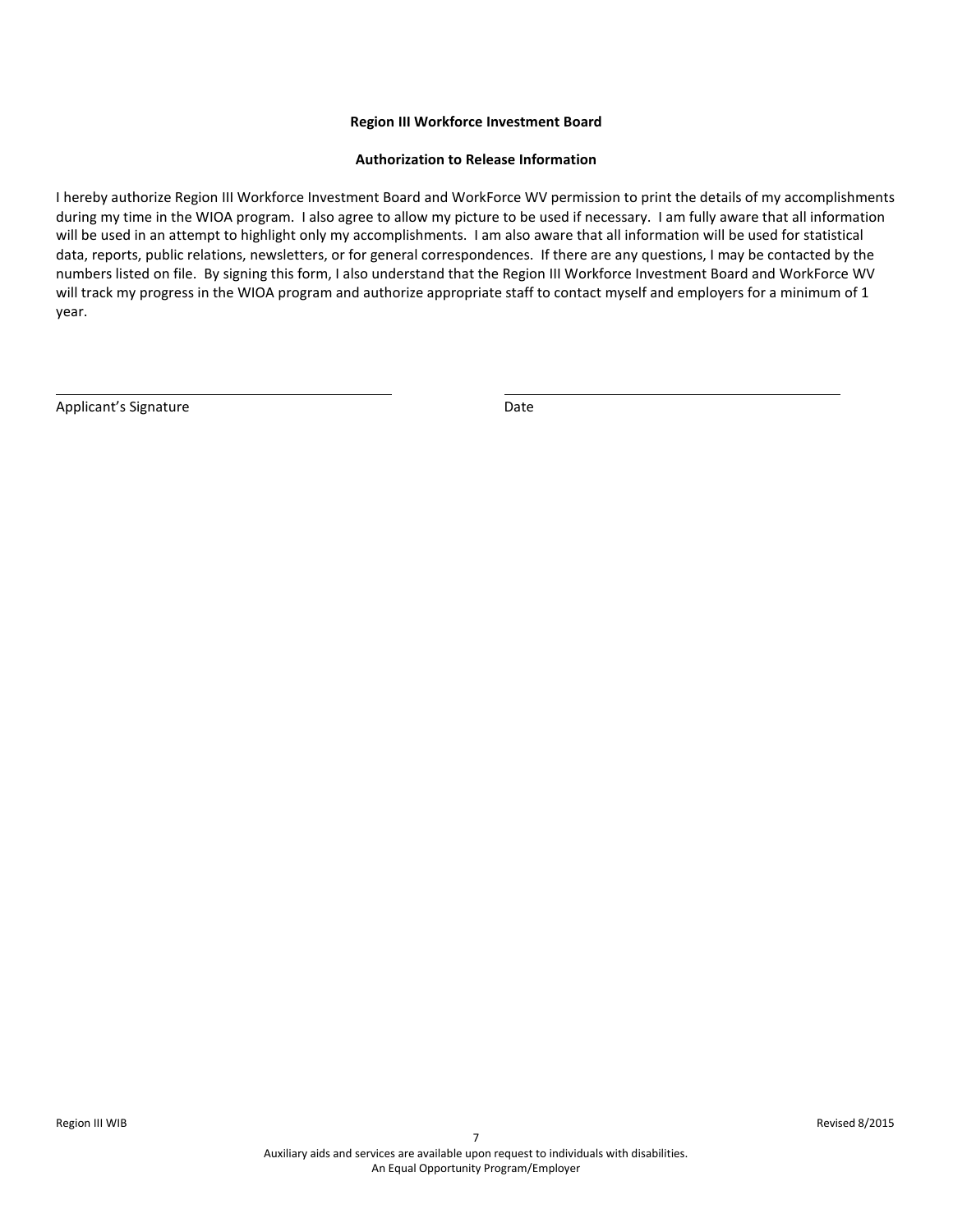# **GRIEVANCE PROCEDURE**

# **Workforce Innovation Opportunity Act**

All WIOA program participants, WorkForce WV American Job Center Partners, Service Providers, and other interested parties have the right to file a grievance. Such parties may file a complaint concerning any aspect of the implementation of the Workforce Innovation Opportunity Act when they feel the provisions of the Act have not been followed.

Grievance: An actual or supposed circumstance regarded as just cause for protest or complaint.

# **GRIEVANCE PROCEDURE:**

**Step 1:** The person having the complaint shall discuss it and put in writing to his/her immediate supervisor/instructor where applicable within tow (2) working days of the alleged occurrence. A written response will be given to the grievant within three (3) working days. The grievant may request assistance from anyone in writing the complaint.

Grievant accepts the decision or proceeds to:

**Step 2:** Grievant requests an investigation by contacting the Workforce Investment Board of Kanawha County (WIB-KC) in writing within five (5) working days. Electronic mail and faxed complaints, as well as letters in any form, meet the definition of "in writing". Verbal complaints will not be accepted for investigation. The complaint should specify what the issue is; to the extent possible, indicate what provision of the Act the complainant feels has been violated; and what remedy the complainant is seeking to satisfy the complaint.

> An investigator will be assigned from the WIB-KC staff to review and/or investigate the complaint. Written grievance should be sent to:

> > Complaints Review Officer Workforce Investment Board of Kanawha County PO Box 3726 Charleston, WV 25337 Fax: (304) 344-5762

The Complaints Review Office will review the complaint in a final attempt to reach an informal resolution. A written decision is rendered to all parties within ten (10) days.

# **APPEAL:**

The decision of the Workforce Investment Board of Kanawha County may be appealed if either party is not satisfied by the action of the WIB-KC. Within five (5) working days from the date the decision was received, a completed Request for Hearing form, which is attached to the decision rendered by WIB-KC, must be forwarded to:

> WorkForce West Virginia Building 4, Room 610 112 California Ave. Charleston, WV 25305 (304) 558-7024

The hearing officer will schedule a hearing to be held within twenty (20) working days of receipt of a request. Parties to the hearing may be represented at the hearing, but the hearing is not a legal proceeding. The hearing may be held either in person or by phone, at the complainant's discretion. Parties to the complaint may bring witnesses to present evidence at the hearing. The hearing officer will issue a final decision within twenty (20) working days of the hearing.